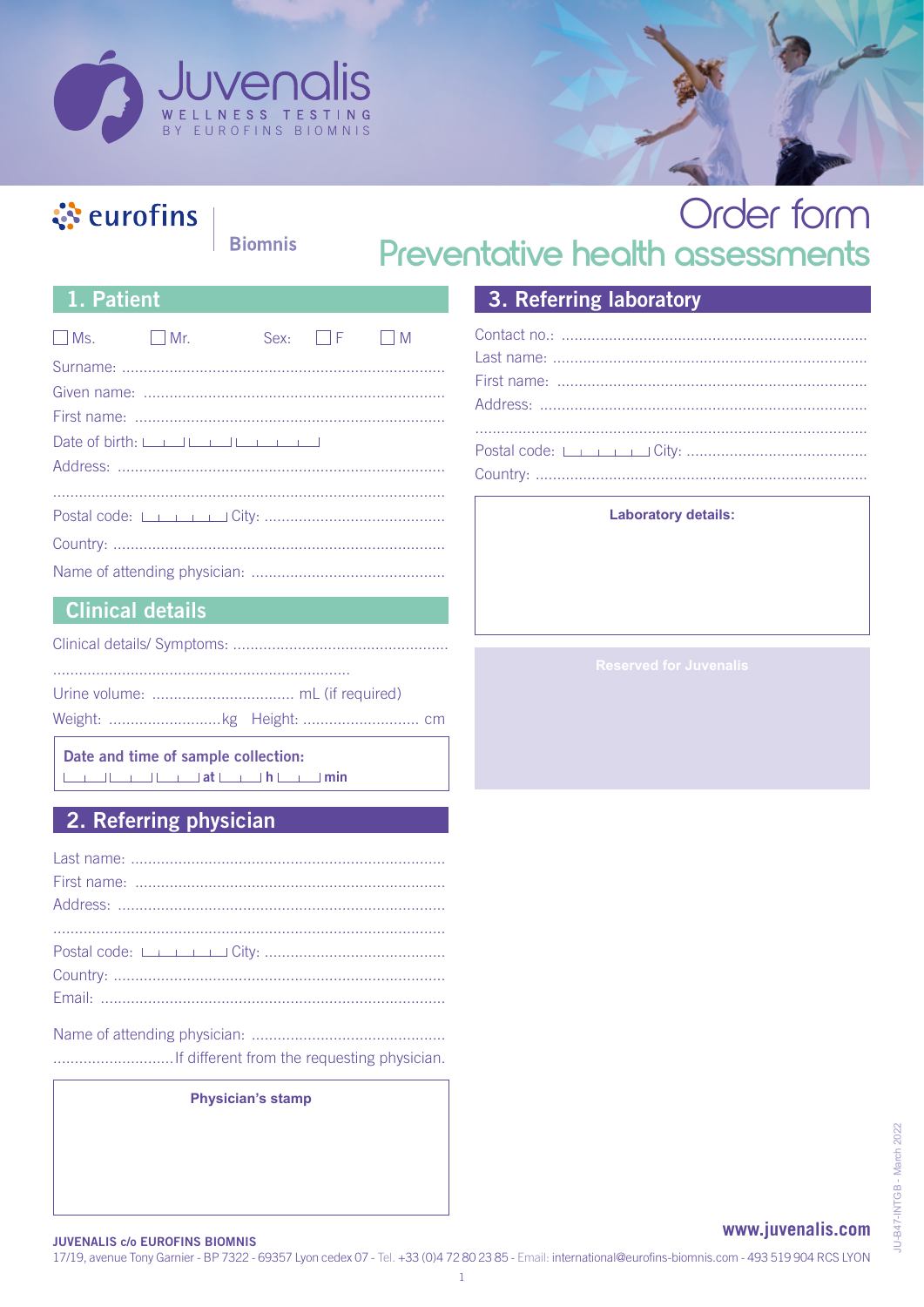

# Order form **Preventative health assessments**

ं eurofins

**Biomnis** 



Each panel below is composed of analyses that cannot be disassociated.

| <b>MiniCheck</b>                                                                                                                                                     |                                                 |                                                                                  | <b>Code: MINI</b>                                  |                        |                                                                                                                                    | <b>BasicCheck</b>                                       |                                                                                 |                                          |                                                             | Code: BASIC                                                |  |
|----------------------------------------------------------------------------------------------------------------------------------------------------------------------|-------------------------------------------------|----------------------------------------------------------------------------------|----------------------------------------------------|------------------------|------------------------------------------------------------------------------------------------------------------------------------|---------------------------------------------------------|---------------------------------------------------------------------------------|------------------------------------------|-------------------------------------------------------------|------------------------------------------------------------|--|
| <b>CRP Ultrasensitive</b><br>Homocysteine<br>Vitamin D<br><b>Zinc</b><br>Results within 2 weeks                                                                      | Selenium<br><b>Oxidised LDL</b><br>Coenzyme Q10 | <b>TSH</b><br>Free T <sub>3</sub>                                                |                                                    | Uric acid              | <b>CRP Ultrasensitive</b><br>Ferritin<br>Homocysteine<br>Vitamin D<br>Vitamin A<br>Glycated haemoglobin<br>Vitamin E               |                                                         | Zinc<br>Selenium<br>Copper<br><b>Oxidised LDL</b><br>Casein IgG<br>Coenzyme Q10 |                                          |                                                             |                                                            |  |
|                                                                                                                                                                      |                                                 |                                                                                  |                                                    |                        |                                                                                                                                    | Results within 2 weeks                                  |                                                                                 |                                          |                                                             |                                                            |  |
| <b>AgeCheck Woman</b>                                                                                                                                                |                                                 |                                                                                  |                                                    | <b>Code: AAFEM</b>     |                                                                                                                                    | <b>AgeCheck Man</b>                                     |                                                                                 |                                          |                                                             | Code: AAMAS                                                |  |
| <b>CRP Ultrasensitive</b><br><b>Ferritin</b><br>Candida serology                                                                                                     | $IGF-1$<br><b>DHFAS</b><br>Free T <sub>3</sub>  | Vitamin D<br>Coenzyme Q10<br>Homocysteine                                        |                                                    |                        | <b>CRP Ultrasensitive</b><br>Pregnenolone sulphate<br><b>Bioavailable</b><br>Free T <sub>3</sub><br>testosterone<br>Lipoprotein(a) |                                                         |                                                                                 |                                          | Vitamin D<br>Homocysteine<br>Coenzyme Q10                   |                                                            |  |
| Results within 2 weeks                                                                                                                                               |                                                 |                                                                                  |                                                    |                        |                                                                                                                                    | Results within 2 weeks                                  |                                                                                 |                                          |                                                             |                                                            |  |
| <b>DigestCheck</b>                                                                                                                                                   |                                                 |                                                                                  | <b>Code: DIGES</b>                                 |                        | <b>DermaCheck</b>                                                                                                                  |                                                         |                                                                                 |                                          | <b>Code: DERMA</b>                                          |                                                            |  |
| Physical/chemical examination<br>of stools<br><b>Blood in stool</b><br>Faecal beta-2 definsin                                                                        |                                                 | Calprotectin<br>Faecal zonulin                                                   | Faecal secretory IgA<br>Faecal alpha-1 antitrypsin |                        |                                                                                                                                    | Vitamin A<br>Vitamin E<br>Zinc<br>Selenium              |                                                                                 | Copper<br>loduria<br>$IGF-1$<br>Ferritin |                                                             |                                                            |  |
| Results within 10 days                                                                                                                                               |                                                 |                                                                                  |                                                    |                        |                                                                                                                                    | Results within 10 days                                  |                                                                                 |                                          |                                                             |                                                            |  |
| <b>FertiCheck Woman</b>                                                                                                                                              |                                                 |                                                                                  |                                                    | <b>Code: FERTF</b>     |                                                                                                                                    | <b>FertiCheck Man</b>                                   |                                                                                 |                                          | <b>Code: FERTH</b>                                          |                                                            |  |
| <b>CRP Ultrasensitive</b><br>Vitamin E<br>Homocysteine<br>Magnesium<br>Coenzyme Q10<br><b>Zinc</b><br>Vitamin B9<br>Selenium<br>(erythrocyte)<br>Copper<br>Vitamin A |                                                 | Vitamin D<br>Ferritin<br>Free T <sub>3</sub><br>Erythrocyte fatty<br>acid status |                                                    |                        | <b>CRP Ultrasensitive</b><br>Magnesium<br><b>Zinc</b><br>Selenium                                                                  |                                                         | Copper<br>Vitamin A<br>Vitamin E<br>Homocysteine                                |                                          | Coenzyme Q10<br>Erythrocyte fatty<br>acid status            |                                                            |  |
| Results within 3 weeks                                                                                                                                               |                                                 |                                                                                  |                                                    |                        |                                                                                                                                    | Results within 3 weeks                                  |                                                                                 |                                          |                                                             |                                                            |  |
| <b>Minerals</b>                                                                                                                                                      |                                                 |                                                                                  |                                                    | <b>Code: MINER</b>     |                                                                                                                                    | <b>NutriCheck</b>                                       |                                                                                 |                                          |                                                             | <b>Code: NUTRI</b>                                         |  |
| Zinc<br>Selenium<br>Magnesium                                                                                                                                        |                                                 | Copper<br><i>Iron</i><br>loduria                                                 |                                                    |                        |                                                                                                                                    | Albumin<br>Prealbumin<br>Vitamin A<br>Vitamin E         | <b>Zinc</b>                                                                     | Vitamin D<br>Ferritin<br>Selenium        |                                                             | Copper<br>Erythrocyte fatty<br>acid status<br>Homocysteine |  |
| Results within 1 week                                                                                                                                                |                                                 |                                                                                  |                                                    |                        | Results within 3 weeks                                                                                                             |                                                         |                                                                                 |                                          |                                                             |                                                            |  |
| <b>OxyCheck</b>                                                                                                                                                      | JEW                                             |                                                                                  |                                                    | Code : OXYC            |                                                                                                                                    | <b>VeggieCheck</b>                                      |                                                                                 |                                          |                                                             | <b>Code: VEGAN</b>                                         |  |
| <b>CRP</b><br>Glutathione<br><b>Ultrasensitive</b><br>peroxidase (GPX)<br>Zinc<br>Glutathione reductase<br>Selenium<br>Uric acid<br>Copper                           |                                                 | Plasma thiols<br>Oxidised LDL<br>Oxidative stress<br>index                       |                                                    |                        | Albumin<br>Ferritin<br>Zinc<br>Vitamin A                                                                                           | Vitamin D<br>Vitamin B9<br>(erythrocyte)<br>Vitamin B12 |                                                                                 |                                          | Homocysteine<br>Erythrocyte fatty<br>acid status<br>loduria |                                                            |  |
| Results whitin 4 weeks                                                                                                                                               |                                                 |                                                                                  |                                                    | Results within 3 weeks |                                                                                                                                    |                                                         |                                                                                 |                                          |                                                             |                                                            |  |
| <b>Vitamins</b>                                                                                                                                                      |                                                 |                                                                                  |                                                    | <b>Code: VITAM</b>     |                                                                                                                                    |                                                         |                                                                                 |                                          |                                                             |                                                            |  |
| Vitamin A<br>Vitamin B1<br>Vitamin B2<br><b>Vitamin B3</b><br>Results within 2 weeks                                                                                 | Vitamin B6<br>Vitamin B9<br>(erythrocyte)       |                                                                                  | Vitamin B12<br>Vitamin C<br>Vitamin D              |                        |                                                                                                                                    |                                                         |                                                                                 |                                          |                                                             |                                                            |  |